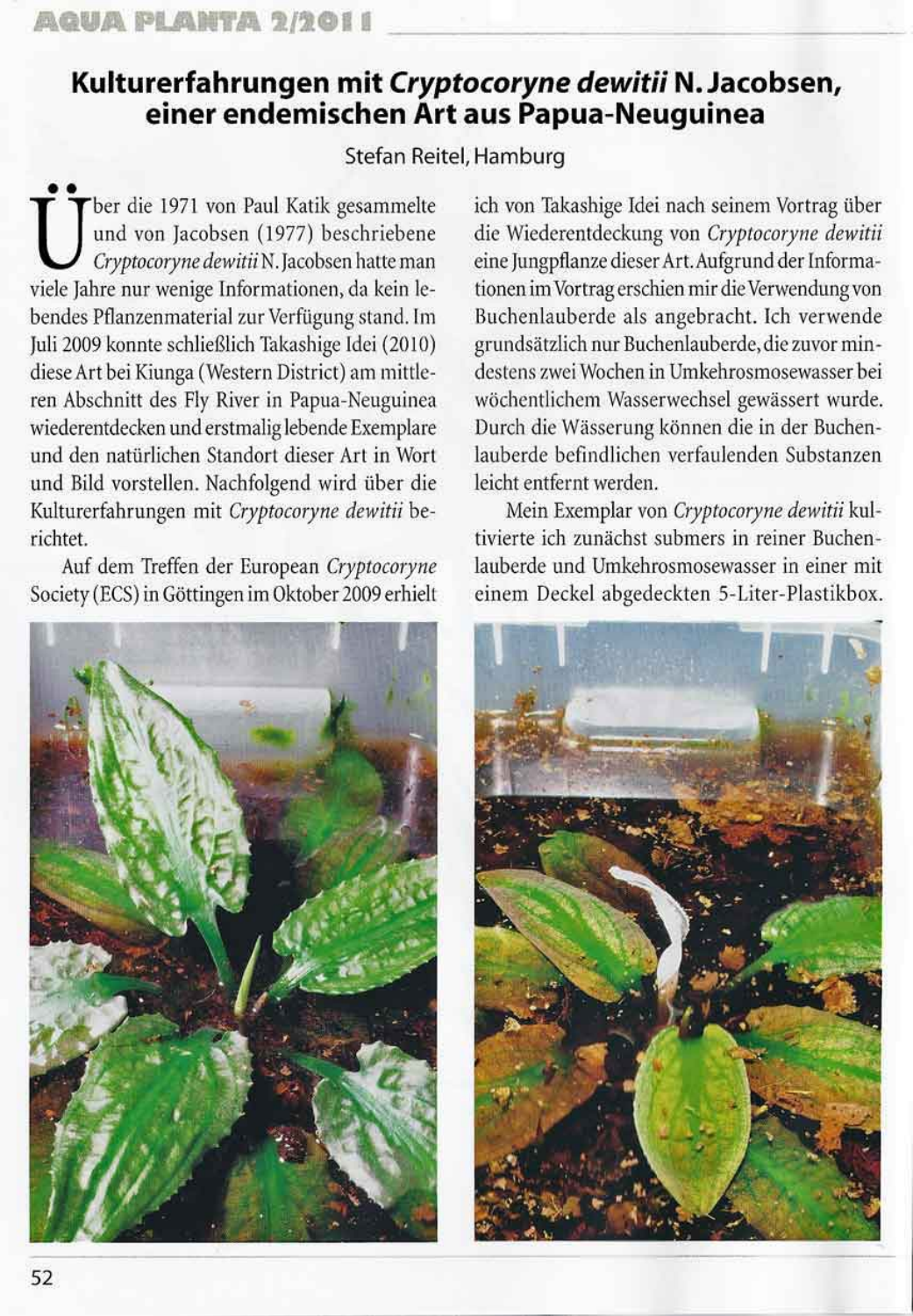

Wenn die Pflanze eine Spatha bildet und daher Platz nach oben benötigt, verwende ich statt des Deckels eine weitere 5 Liter-Plastikbox, die ich mit der offenen Seite auf die vorhandene Box stelle. Die Temperatur liegt zwischen ca. 22 und 27 °C (Raumheizung und Wärmeabgabe durch Leuchtstoffröhren). Als Beleuchtung dient eine T8-Leuchtstoffröhre von 36 Watt mit einem Reflektor, wobei die Leuchtstoffröhre einen Abstand zu den Blättern der Pflanze von ca. 25 cm hat und insgesamt eine Fläche von 130 cm x 50 cm beleuchtet. Die Beleuchtungsdauer variiere ich im Jahresverlauf etwas, sie liegt zwischen 11 und 13 Stunden pro Tag. Cryptocoryne dewitii kommt somit mit relativ wenig Licht aus.

Links:

Vorderseite der Spatha von Cryptocoryne dewitii.

Mitte:

Rückseite der Spatha von Cryptocoryne dewitii.

Rechts:

Linke Seite der Spatha von Cryptocoryne dewitii. Fotos: S. Reitel

Einen Dünger habe ich nicht zugegeben, da die Düngung durch die Zersetzung der Buchenlauberde erfolgt. Nach ungefähr 6 Monaten entwickelte sich die erste Spatha. Im Laufe der Zeit wurde mein Exemplar größer und wuchs teilweise über die Wasseroberfläche hinaus (semi-emerse Bedingungen). Weitere Spathen folgten in den nächsten Monaten. Meine Pflanze hat meist um die 10 Blätter (bisher maximal 12 Blätter), wobei die Blattspreiten eine Länge bis 9 cm und eine Breite bis 4 cm erreichen. Die emersen wie auch die submers gebildeten Blattspreiten meiner Cryptocoryne dewitii sind alle

Links außen: Aus dem Wasser herausgewachsene Cryptocoryne dewitii. Links: Junges submerses Exemplar von

Cryptocoryne dewitii mit erstem Blütenstand. Fotos: S. Reitel

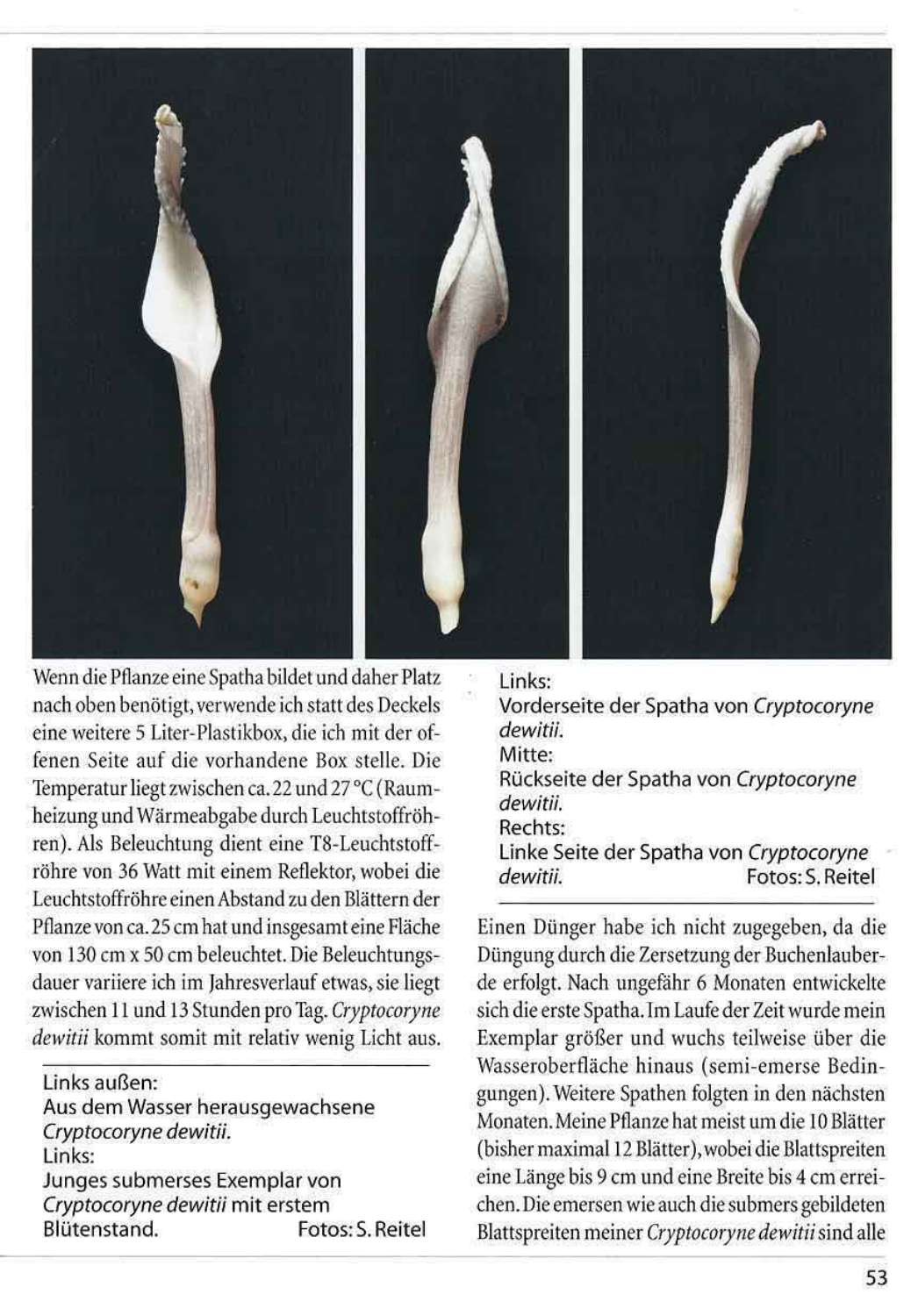# AQUA PLANTA 2/2011







54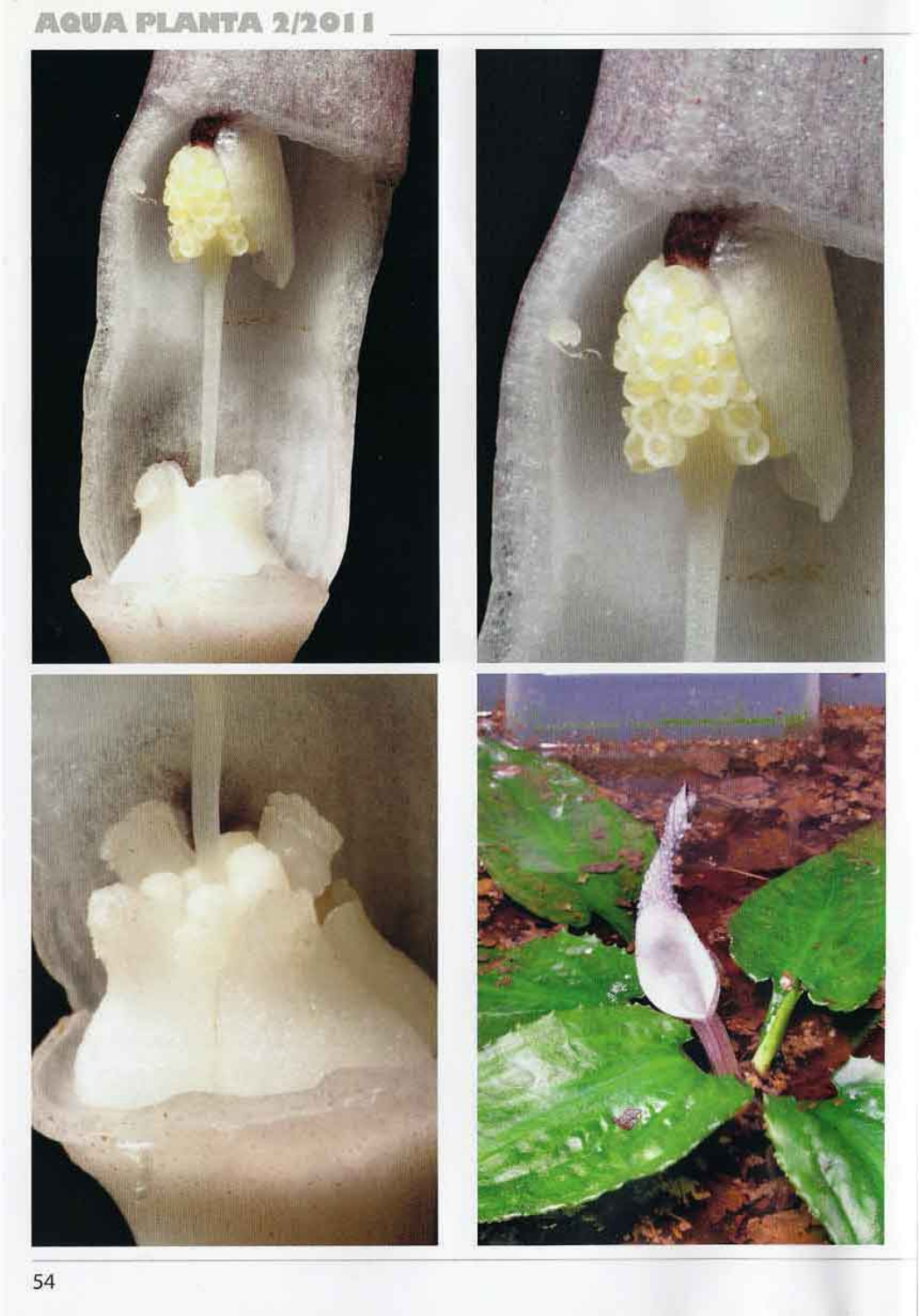nur schwach bullös, die Blattränder sind leicht gewellt. Die Spathaspreiten meines Exemplars sind weiß bis leicht purpurn gefärbt; sie haben eine schwach ausgeprägte Kragenzone, die breit ist und weit heraufreicht. Der obere spiralig gedrehte Teil der Spathaspreiten ist mit deutlichen Auswüchsen versehen, während der Rand der Spathaspreiten im Bereich der Kragenzone nur wenige dieser Auswüchse aufweist. Nach ungefähr 11 Monaten begann die Pflanze zeitgleich zwei Ausläufer (Stolonen) zu bilden, die jeweils in einer Jungpflanze endeten. Die bei anderen Cryptocoryne-Arten bekannte Bildung von Ausläuferketten konnte ich auch bei dieser Art beobachten. Nach über einem Jahr der Kultur düngte ich die Pflanze erstmals durch die Zugabe von neuer Buchenlauberde.

Bei einem Besuch bei Jan D. Bastmeijer, Emmen (NL), im Mai 2010 erhielt ich ein weiteres Exemplar von Cryptocoryne dewitii mit zwei sehr kleinen Jungpflanzen daran. Da ich nun mehrere Pflanzen dieser Art besaß, konnte ich verschiedene Kulturbedingungen erproben. Die neuen Pflanzen wollte ich emers und in unterschiedlich sauren Substraten kultivieren. Die große Pflanze setzte ich in einen Topf mit reiner Buchenlauberde, die ich mit etwas Lehm anreicherte. Die beiden Jungpflanzen pflanzte ich

Oben links.

Geöffneter Kessel von Cryptocoryne dewitii.

Oben rechts:

Männliche Blüten von Cryptocoryne dewitii mit Verschlussklappe und Appendix. Unten links: Weibliche Blüten von Cryptocoryne dewitii. Unten rechts: Semi-emers wachsende Cryptocoryne dewitii mit Blütenstand.





Rechts oben: Spathaspreite von Cryptocoryne dewitii. Rechts unten: Auswüchse am oberen Teil der Spathaspreite von Cryptocoryne dewitii. Fotos: S. Reitel

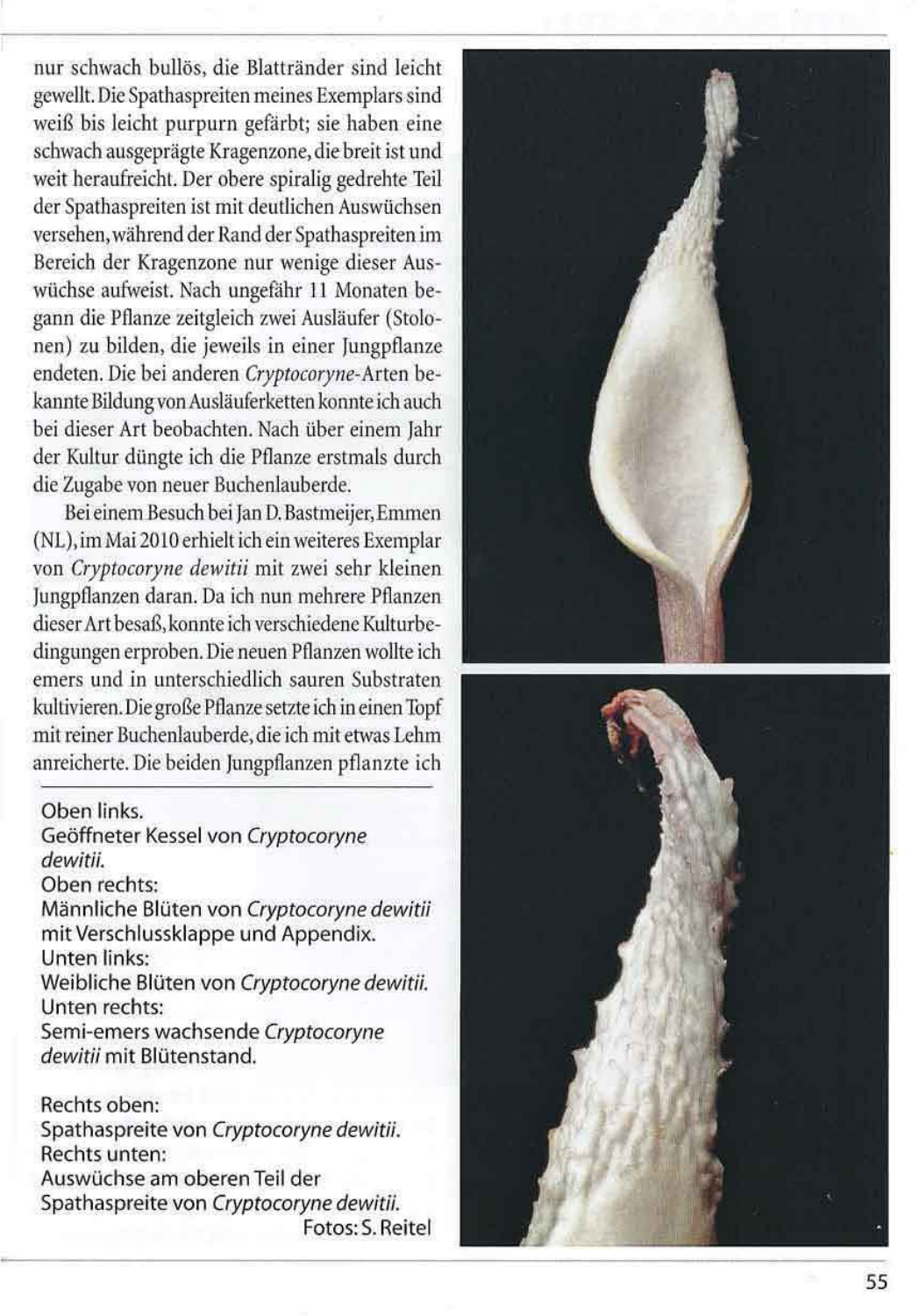# AQUA PLANTA 2/2011

zusammen in einen Topf mit einem Gemisch aus 50% Buchenlauberde, 50% Seramis und etwas Lehm. Seramis ist ein Ton-Granulat, das feinkörniger als Blähton ist und als Pflanzsubstrat für Zimmerpflanzen verwendet wird. Es kann in Baumärkten, Gartencentern als auch im Internet bezogen werden. Dieses Granulat besteht aus gebrannten Tonteilchen, die laut Herstellerangabe einen pH-Wert zwischen 6,2 und 7,5, einen Salzgehalt (KCI) von weniger als 0,5 g/l aufweisen und mit Nährstoffen (Gesamtstickstoff von 3 mg/l, Phosphat von 5mg/l und

Die Pflanzen werden im Übrigen unter den gleichen oben beschriebenen Kulturbedingungen gepflegt, erhalten aber regelmäßig Zugaben eines Mineraldüngers. Die beiden kultivierten Jungpflanzen wurden rasch größer und erreichten bald die Größe der Mutterpflanze. Die emersen Exemplare haben bei mir bisher jeweils höchstens fünf Blätter, deren Blattspreiten ebenfalls nur schwach bullös, bis 9 cm lang und bis 4 cm breit sind. Die Blattränder sind auch leicht gewellt. Die Blattspreiten der in reiner Buchenlauberde submers und emers



Kaliumoxid von 100 mg/l) versetzt sind. Um eine eventuell eintretende unkontrollierbare Düngung der Pflanzen durch den in Seramis enthaltenen Dünger nach dem Einpflanzen zu verringern, wässere ich das Seramis vor der Verwendung mindestens eine Woche im Umkehrosmosewasser. Die Verwendung von Seramis ist nach meiner Erfahrung vorteilhafter als die von Sand, da das Granulat leichter und wasserdurchlässiger ist, sich nicht verdichtet und weniger anfällig für einen Algenbelag ist. Die bepflanzten Töpfe mit Cryptocoryne dewitii stehen in einem abgedeckten Aquarium mit ca. 2 cm leicht gedüngtem Umkehrosmosewasser.

## Oben:

Emers kultivierte Cryptocoryne dewitii (links in Buchenlauberde, rechts in der beschriebenen Substratmischung).

Foto: S. Reitel

kultivierten Exemplare zeigen ein etwas dunkleres Grün als die Pflanzen in der oben beschriebenen Substratmischung, was wahrscheinlich an dem saureren Substrat der reinen Buchenlauberde und der dadurch besseren Verfügbarkeit der Nährstoffe und des Eisens liegt. Während die emerse Mutterpflanze bei mir noch keine neuen Jungpflanzen gebildet hat, brachte eine der erhaltenen Jungpflanzen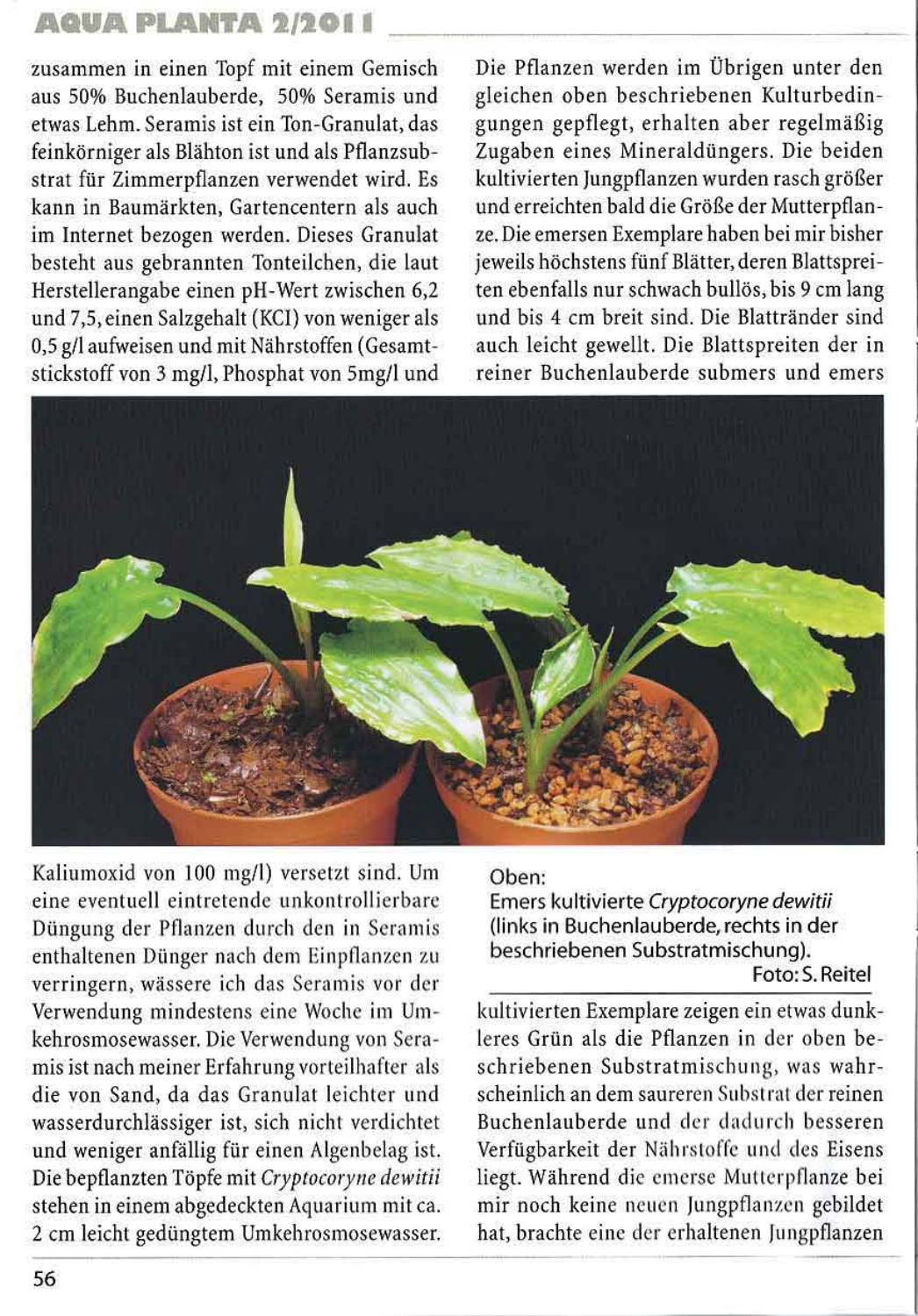bereits nach sechs Monaten eine eigene Jungpflanze hervor. Geblüht haben die emersen Exemplare bei mir noch nicht.

Idei, T. 2010. Der natürliche Standort von Cryptocoryne dewitii N. Jacobsen (Araceae) in Papua Neuguinea. Aqua Planta 35 (1): 23-28.

Zusammenfassend ist nach meinen Erfahrungen festzustellen, dass die Kultur von Cryptocoryne dewitii problemlos ist und am besten semi-emers in Buchenlauberde und Umkehrosmosewasser erfolgen sollte. Unter diesen Bedingungen ist die Art recht blühfreudig. Auch Bastmeijer (persönliche Mitteilung, 2011) machte entsprechende Kulturerfahrungen. Die Kultur dieser Art im Aquarium wurde meinem Wissen nach bisher noc<sup>1</sup> icht ausprobiert, erscheint aber aufgrund des nicht allzu niedrigen pH-Werts von 6,0 am Fundort (Idei 2010) durchaus möglich.

## Danksagung

Ich danke Herrn Takashige Idei (JP), für das Exemplar von Cryptocoryne dewitii, Herrn Jan D. Bastmeijer, Emmen (NL), für die Zurverfügungstellung von Pflanzen und Literatur sowie für die Durchsicht des Manuskripts und Herrn Niels Jacobsen, Frederiksberg (DK), für Literatur.



## **Literatur**

Bastmeijer, J.D. 2011. The Crypts pages. http://www. xs4all.nl/~crypts/Cryptocoryne/index.html.

### Oben: Am Ende des Ausläufers von der Mutterpflanze entstandene Jungpflanze von Cryptocoryne dewitii. An diesem Ausläufer haben sich zwei weitere Ausläufer entwickelt. Foto: S. Reitel

57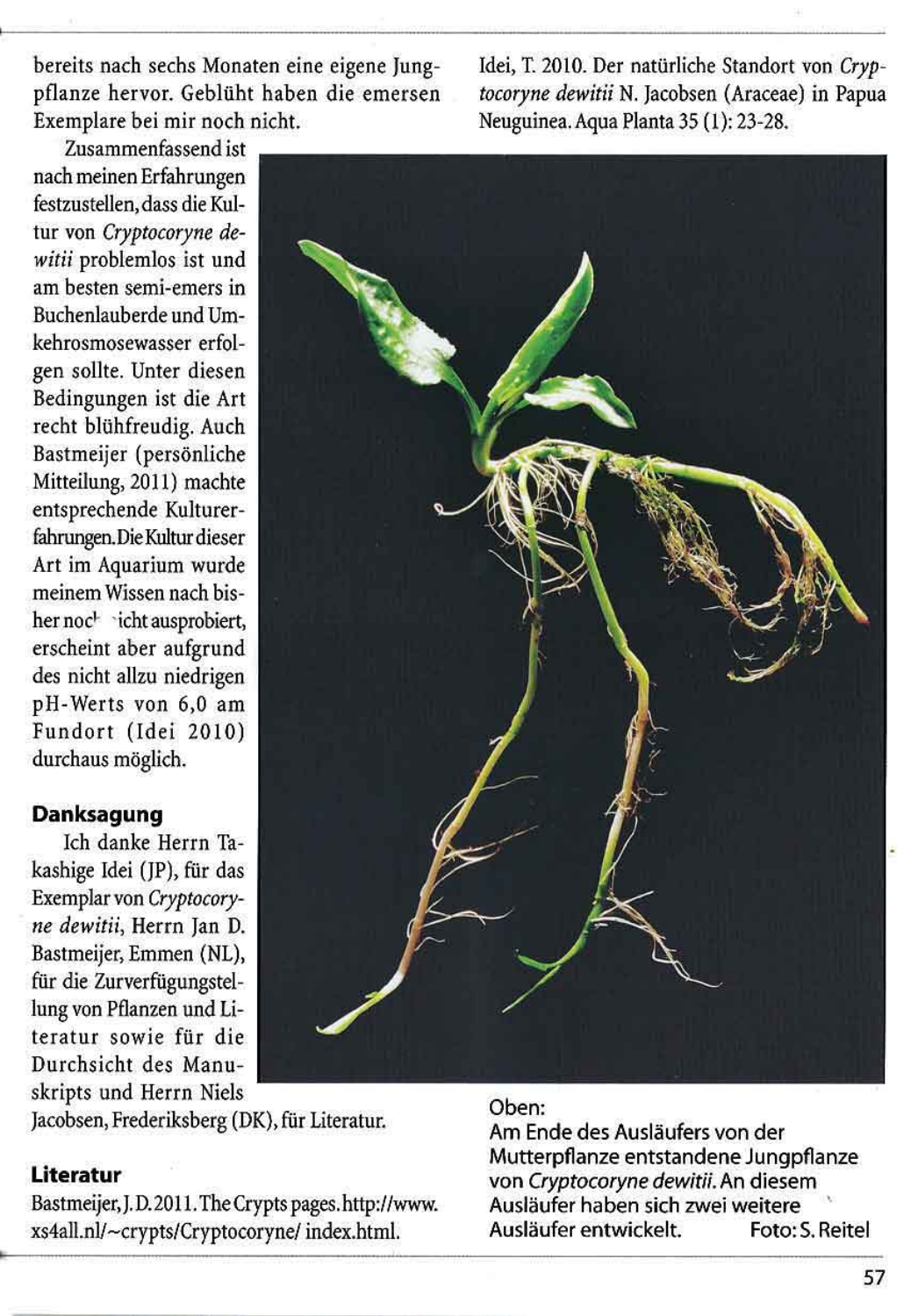Aqua Planta 36, 2 (2011): 52-57

#### **Experience in cultivating** *Cryptocoryne dewitii* **N. Jacobsen, an endemic species from Papua New Guinea**

### **Stefan Reitel, Hamburg (Germany)**

For many years one had only little information about *Cryptocoryne dewitii* N. Jacobsen collected in 1971 by Paul Katik and described by Jacobsen (1977) because no alive plants were available. In July 2009 Takashige Idei (2010) was able to rediscover this species near Kiunga (Western District) at the middle section of the Fly River in Papua New Guinea and to present living specimens and the natural habitat of this species in word and picture for the first time. In the following it will be reported of the experience in cultivating *Cryptocoryne dewitii*.

At the meeting of the European Cryptocoryne Society (ECS) in Göttingen (Germany) in October 2009 I got a young plant of *Cryptocoryne dewitii* from Takashige Idei after his lecture of the rediscovery of this species. Due to the information in the lecture the use of beech tree mold seemed for me appropriate. Basically I use only beech tree mold which previously soaked for at least two weeks in reverse osmosis water with weekly water changes. By the soaking the rotting substances in the beech tree mold can be easily removed.

At first I cultivated my specimen of *Cryptocoryne dewitii* submerged in pure beech tree mold and reverse osmosis water in a 5 liter plastic box covered with a lid. When the plant forms a spathe and therefore requires space above, I use in place of the lid a further 5 liter plastic box which I put with the open side on the existing box. The temperature is between about 22 and 27 °C (room heating and heat dissipation by fluorescent tubes). For lighting a T8 fluorescent tube of 36 watts with a reflector is used, whereat the fluorescent tube has a distance from the leaves of the plant by about 25 cm and lights a total area of 130 cm x 50 cm. I vary the term of illumination in the course of the year, it is between 11 and 13 hours a day. *Cryptocoryne dewitii* thus gets by with relatively little light. I have not added a fertilizer, as the fertilization takes place by the decomposition of the beech tree mold. After about 6 months the first spathe developed. Over time, my specimen got larger and grew up partly over the surface of the water (semi-emerged conditions). Further spathes followed in the coming months. My plant has usually around 10 leaves (with the current maximum of 12 leaves), whereat the leaf blades reach a length to 9 cm and a width of up to 4 cm. The emerged as well as the submerged leaf blades of my *Cryptocoryne dewitii* are only poorly bullous, the leaf margins are light undulated. The limb of the spathes of my specimen are white to slightly colored purple; they have a weak distinct collar zone which is broad and extends well up. The upper spirally twisted part of the limb of the spathes is provided with significant protuberances, while the margin of the limb of the spathes in the range of the collar zone has only a few of these protuberances. After about 11 months, the plant built simultaneously two runners (stolons), which both ended in a young plant. The well-known formation of chains of runners in other *Cryptocoryne* species could also be observed in this species. After over a year of culture, I fertilized the plant for the first time by the addition of new beech tree mold.

During a visit at Jan D. Bastmeijer, Emmen (the Netherlands), in May 2010, I received another specimen of *Cryptocoryne dewitii* with two very small seedlings at it. Since I have owned a number of plants of this species, I was able to test various culture conditions. I wanted to cultivate the new plants emerged and in different acid substrates. I put the big plant in a pot of pure beech tree mold which I enriched with a little clay. The two seedlings I planted together in a pot with a mixture of 50% beech tree mold, 50% Seramis and some clay. Seramis is a clay granulate which is finer than clay pebbles and is used as a planting medium for houseplants. It can be purchased in building supply stores, garden centers as well as in the internet. This granulate consists of fired clay particles which has a pH value of between 6.2 and 7.5, a salt content (KCl) of less than 0.5 g/l and is added with nutrients (total nitrogen of 3 mg/l, phosphate of 5 mg/l and potassium oxide of 100 mg/l) according to the manufacturer. To reduce a possibly occurring uncontrollable fertilization of the plants by the nutrients in Seramis after planting, I water the Seramis before use at least one week in reverse osmosis water. The use of Seramis is in my experience more advantageous than the use of sand because the granules are lighter and more water permeable, not compacted and less prone to algae covering. The planted pots of *Cryptocoryne dewitii* stand in a covered aquarium with about 2 cm of light fertilized reverse osmosis water. The plants are cultivated under the same culture conditions described above but receive regular additions of a mineral fertilizer. The two